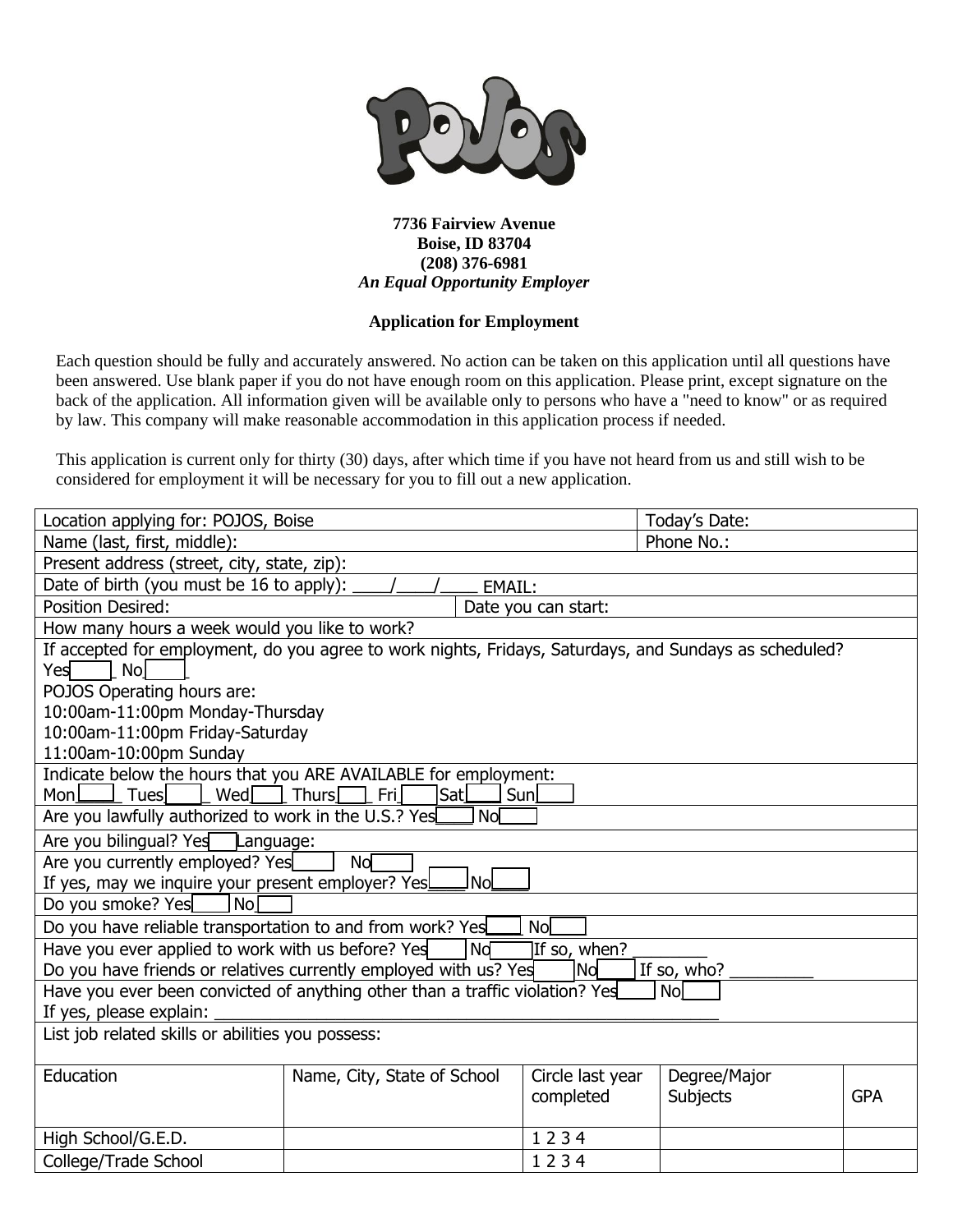| Work History (start with the most recent or present employer first) |        |                             |             |                      |
|---------------------------------------------------------------------|--------|-----------------------------|-------------|----------------------|
| From                                                                | To     | <b>Employer Information</b> | Rate of pay | Jobs held & Duties   |
|                                                                     |        |                             |             | Performed            |
| Month:                                                              | Month: | Name of Company:            | Starting:   |                      |
|                                                                     |        |                             |             |                      |
|                                                                     |        | Complete address:           | Ending:     |                      |
| Year:                                                               | Year:  |                             |             |                      |
|                                                                     |        | Phone number:               | Reason for  |                      |
|                                                                     |        |                             | leaving:    |                      |
|                                                                     |        | Supervisor's Name:          |             |                      |
|                                                                     |        |                             |             | # of hours per week: |
|                                                                     |        |                             |             |                      |

| Work History (start with the most recent or present employer first) |        |                             |             |                      |
|---------------------------------------------------------------------|--------|-----------------------------|-------------|----------------------|
| From                                                                | To     | <b>Employer Information</b> | Rate of pay | Jobs held & Duties   |
|                                                                     |        |                             |             | Performed            |
| Month:                                                              | Month: | Name of Company:            | Starting:   |                      |
|                                                                     |        |                             |             |                      |
|                                                                     |        | Complete address:           | Ending:     |                      |
| Year:                                                               | Year:  |                             |             |                      |
|                                                                     |        | Phone number:               | Reason for  |                      |
|                                                                     |        |                             | leaving:    |                      |
|                                                                     |        | Supervisor's Name:          |             |                      |
|                                                                     |        |                             |             | # of hours per week: |
|                                                                     |        |                             |             |                      |

| Work History (start with the most recent or present employer first) |        |                             |             |                      |
|---------------------------------------------------------------------|--------|-----------------------------|-------------|----------------------|
| From                                                                | To     | <b>Employer Information</b> | Rate of pay | Jobs held & Duties   |
|                                                                     |        |                             |             | Performed            |
| Month:                                                              | Month: | Name of Company:            | Starting:   |                      |
|                                                                     |        |                             |             |                      |
|                                                                     |        | Complete address:           | Ending:     |                      |
| Year:                                                               | Year:  |                             |             |                      |
|                                                                     |        | Phone number:               | Reason for  |                      |
|                                                                     |        |                             | leaving:    |                      |
|                                                                     |        | Supervisor's Name:          |             |                      |
|                                                                     |        |                             |             | # of hours per week: |
|                                                                     |        |                             |             |                      |

This Employment Application is used to notify me that the nature and scope of an investigation, if one is conducted, could include such general identification information as residence verification, and, as applicable, information concerning my employment, education, general reputation, character, personal characteristics, and habits, and that such information may be developed through personal interviews with third parties such as family members, neighbors, friends, associates, former employers, financial sources and custodians of official records. Only job-related information developed from such a report will be considered in evaluating my employment application or continued employment. I hereby authorize these persons, companies, organizations or corporations to answer all questions or release any information regarding the items listed in this paragraph. I hereby release them from any liability and hold them harmless from any claim for releasing any truthful information within their knowledge and/or records.

I authorize the company to release to any person, firm, entity, or organization with which I may seek employment in the future, any truthful information concerning my work experience with the company. I hereby release and hold the company harmless from any claim for releasing any truthful information within its knowledge and/or records.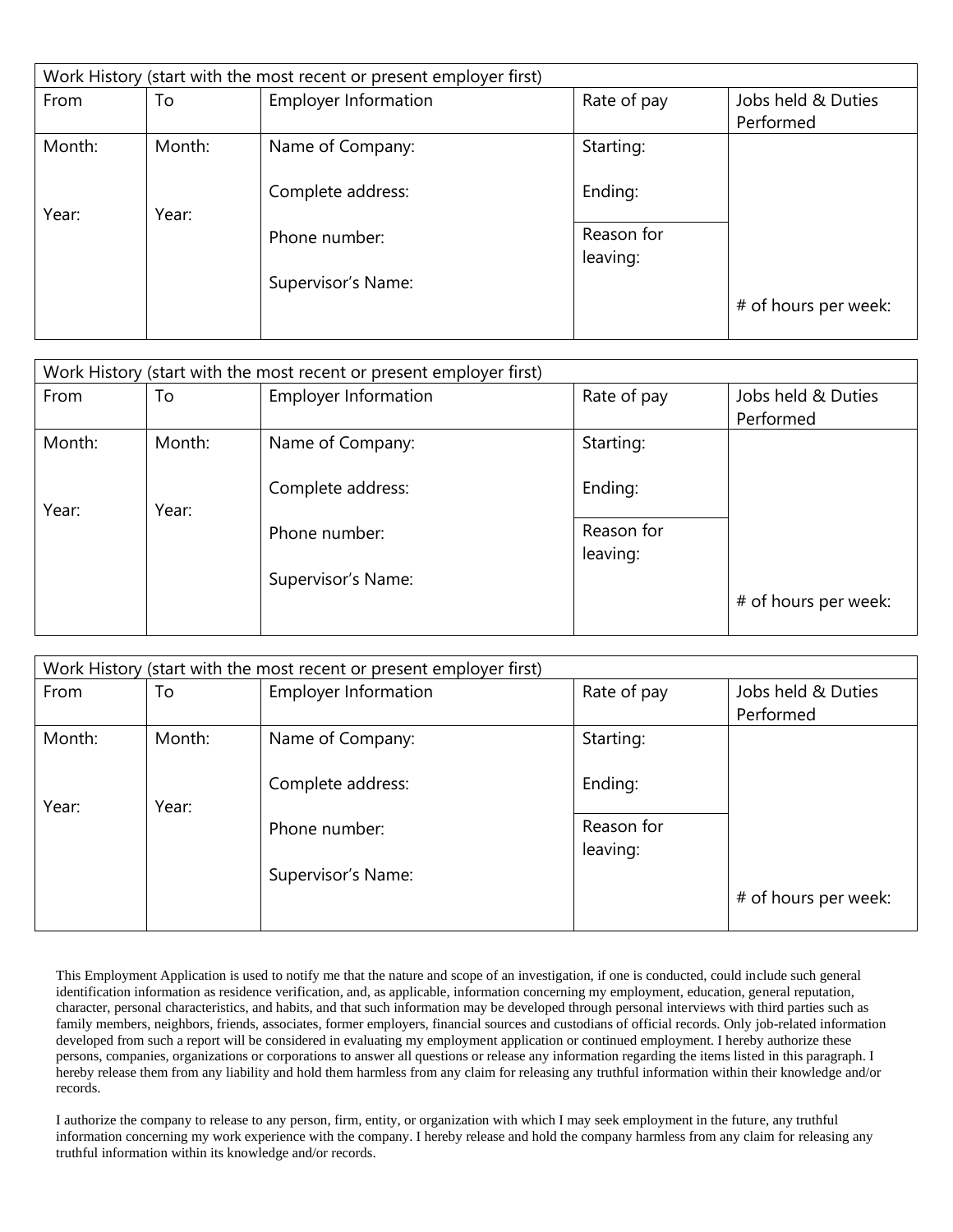I understand that any job offer that may be extended to me will be the contingent upon the successful completion of a drug and alcohol test.

 $\overline{\phantom{a}}$  , and the contract of the contract of the contract of the contract of the contract of the contract of the contract of the contract of the contract of the contract of the contract of the contract of the contrac

I certify that the answers given by me to the foregoing questions and during any interviews are true and correct without consequential omissions, and understand that, if employed, omissions and/or false statements on this application or during any interviews may result in dismissal. **I understand and acknowledge that, if hired, my employment is for no definite period and either the Employer or I may terminate our relationship at will**  at any time, without notice or any reason, and that this employment application does not constitute an employment contract. *I have had an* opportunity to have my questions about this statement's content and intent answered and understand its terms.

Prospective employees will receive consideration without discrimination because of race, creed, color, sex age, disability, national origin, veterans or current military status.

Applicant's signature Date Date Date Date